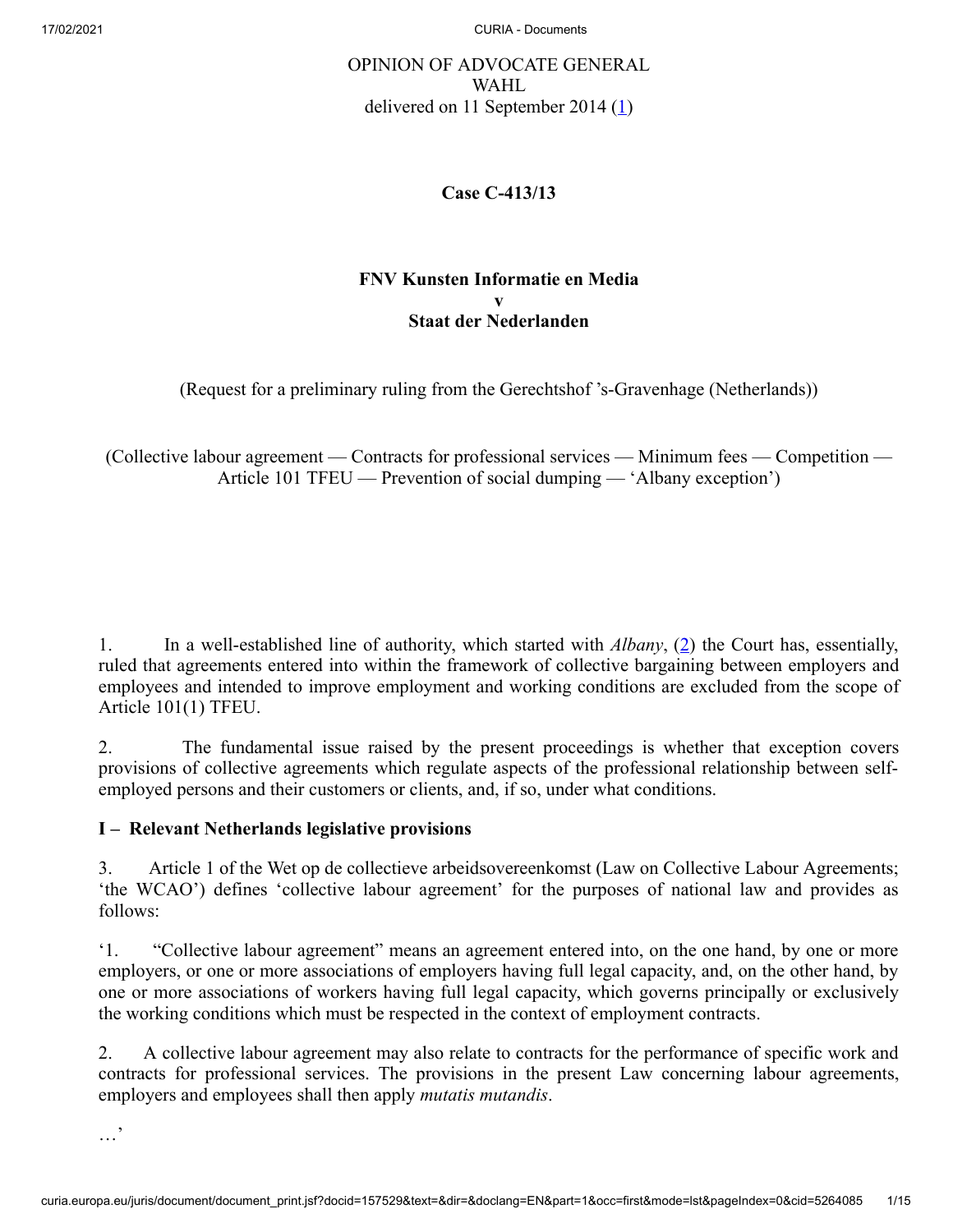4. Article 6(1) of the Mededingingswet (Law on competition; 'the Mw') prohibits 'agreements between undertakings, decisions by associations of undertakings and concerted practices between undertakings which have as their object or effect the prevention, restriction or distortion of competition on the Netherlands market or part of it'.

5. Article 16(a) of the Mw excludes from the scope of that law collective labour agreements within the terms of Article 1(1) of the WCAO.

## **II – Facts, procedure and the questions referred**

6. In 2006 and 2007, FNV Kunsten Informatie en Media ('FNV') and the Nederlandse toonkunstenaarsbond ('the Ntb'), associations representing employees and self-employed persons, and Vereniging van Stichtingen Remplaçanten Nederlandse Orkesten ('the VSR'), an employers' association, concluded a collective labour agreement ('the CLA at issue') concerning substitute musicians in Dutch orchestras (CAO Remplaçanten Nederlandse Orkesten). One of the aspects governed by that agreement was the minimum fee to be received by musicians who take the place of other musicians ('substitutes') in an orchestra and who enter into a work relationship to that effect with that orchestra. The CLA at issue also included provisions on 'self-employed substitutes'.

<span id="page-1-0"></span>7. However, in a reflection document published in December 2007, ([3\)](#page-11-2) the Netherlands Competition Authority (Nederlandse Mededinginsautoriteit; 'the NMa') adopted the general position that provisions of a collective labour agreement relating to minimum fees for self-employed persons are not exempted from the prohibition in Article 6 of the Mw.

8. As a result of that position adopted by the NMa, the VSR and the Ntb terminated the CLA at issue and refused to conclude any new collective labour agreement with FNV which included a provision relating to self-employed substitutes.

9. In the light of that development, the FNV lodged an action before the Rechtbank 's Gravenhage (District Court, The Hague), seeking, essentially: (i) a declaration that competition law did not preclude a provision in a collective labour agreement which obliges an employer to respect specific minimum fees with regard to self-employed persons without staff, and that the publication of the reflection document was unlawful in respect of FNV, and (ii) that the Netherlands State should be ordered to rectify the position adopted in the reflection document.

10. After the Rechtbank had dismissed FNV's claims, the latter brought an appeal before the Gerechtshof 's‑Gravenhage (Regional Court of Appeal, The Hague).

11. The appeal concerns the interpretation of Article 6 of the Mw. However, the Gerechtshof 's‑Gravenhage pointed out that Article 6 of the Mw is largely inspired by Article 101 TFEU and that the national legislature had decided that those two provisions are to be applied consistently.

12. For that reason, entertaining doubts as to the correct interpretation of Article 101 TFEU, the Gerechtshof 's‑Gravenhage decided to stay the proceedings and to refer the following questions for a preliminary ruling:

- '(1) [M]ust the competition rules of [EU] law be interpreted as meaning that a provision in a collective labour agreement concluded between associations of employers and associations of employees, which provides that self-employed persons who, on the basis of a contract for professional services, perform the same work for an employer as the workers who come within the scope of that collective labour agreement must receive a specific minimum fee, falls outside the scope of Article 101 TFEU, specifically on the ground that that provision occurs in a collective labour agreement[?]
- (2) [I]f the answer to the first question is in the negative, does that provision then fall outside the scope of Article 101 TFEU in the case where that provision is (also) intended to improve the working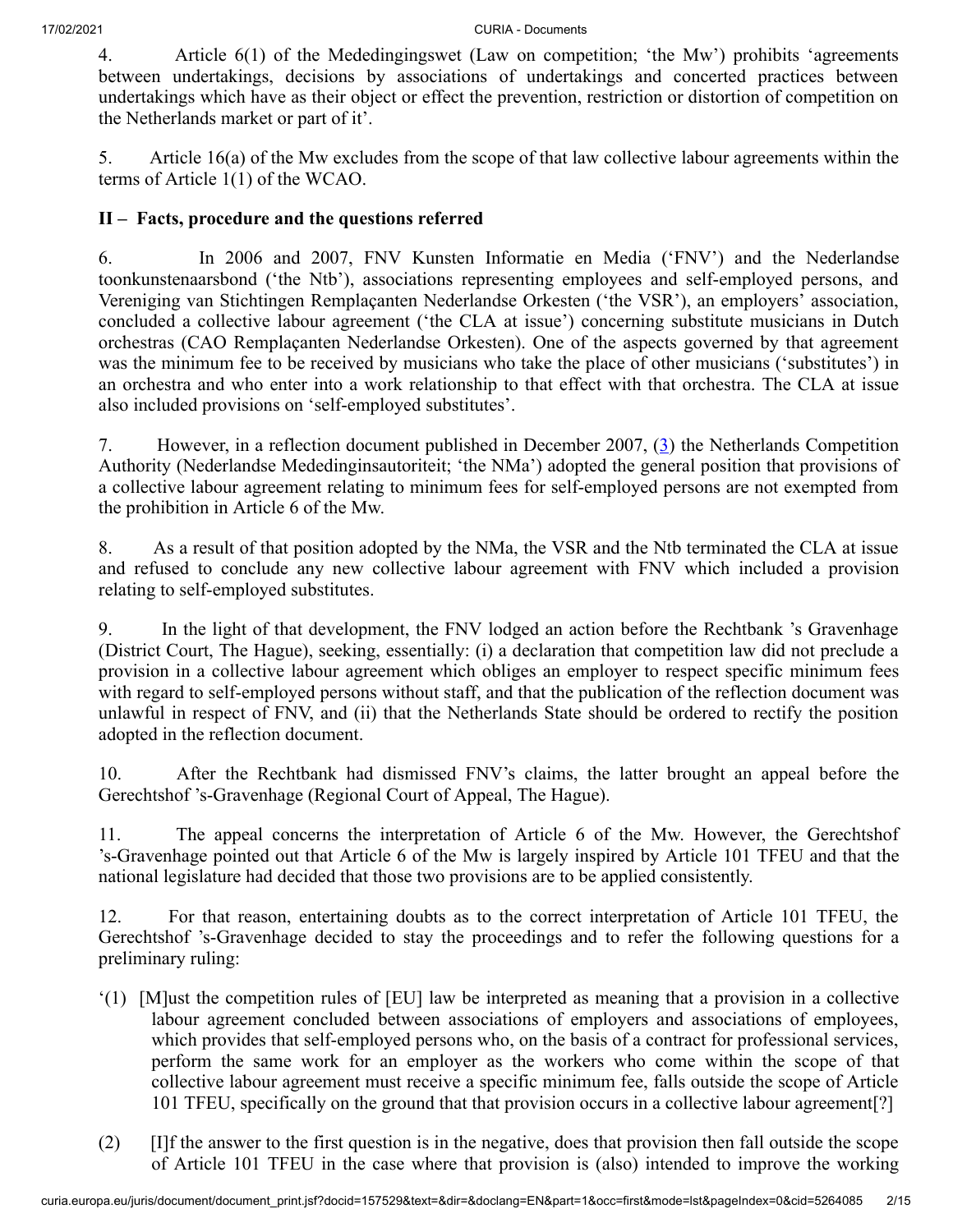conditions of the employees who come within the scope of the collective labour agreement, and is it also relevant in that regard whether those working conditions are thereby improved directly or only indirectly[?]'

13. Written observations in the present proceedings have been submitted by FNV, by the Netherlands and Czech Governments, and by the Commission, all of whom, with the exception of the Czech Government, presented oral argument at the hearing on 18 June 2014.

## **III – Analysis**

<span id="page-2-0"></span>14. By its two questions, the referring court asks, in substance, whether provisions in a collective agreement concluded between, on the one side, an association of employers and, on the other side, trade unions representing employees  $(4)$  $(4)$  and self-employed persons, which provide that self-employed persons who, on the basis of a contract for professional services, perform the same work for an employer as the workers who come within the scope of that collective labour agreement must receive a specific minimum fee ('the provisions in question'), fall outside the scope of Article 101 TFEU.

15. At the outset, I would like to deal briefly with the issue of admissibility. In my view, there is no doubt that the present request for a preliminary ruling is admissible, even if the case under consideration were to fall outside the scope of Article 101 TFEU. Indeed, it is well established that the Court has jurisdiction to give a preliminary ruling on questions concerning EU law in situations where the facts of a case before the referring court are outside the direct scope of EU provisions, but where those provisions are made applicable by national law, which has adopted, for internal situations, the same approach as that provided for under EU law.  $(5)$  $(5)$ 

<span id="page-2-2"></span><span id="page-2-1"></span>16. As to the substance of the case, the referring court essentially seeks guidance as to whether the 'Albany exception'  $(6)$  $(6)$  may apply to a collective agreement such as the CLA at issue.

17. In their observations, the Czech and Netherlands Governments argue, as does the Commission, that the Court should answer that question in the negative, whereas FNV argues that the Court should answer in the affirmative.

18. In the following, I will seek to illustrate why I cannot fully subscribe to either position. Indeed, I take the view that the question referred by the national court calls for an answer which is not as straightforward and easy as those proposed.

19. As mentioned in point 1 above, it is settled case-law that agreements entered into within the framework of collective bargaining between employers and employees and intended to improve employment and working conditions must, by virtue of their nature and purpose, be regarded as falling outside the scope of Article 101(1) TFEU.  $(7)$  $(7)$ 

<span id="page-2-4"></span><span id="page-2-3"></span>20. It is thus necessary to inquire into the nature and purpose of the CLA at issue (and, more specifically, into the nature and purpose of the provisions in question) to ascertain whether or not its complete exclusion from the scope of Article 101(1) TFEU is warranted.  $(\underline{8})$ 

21. Against that background, for reasons of clarity, I will examine that issue from two complementary angles. Since Dutch law allows trade unions to represent both workers and self-employed persons, two different legal situations should be distinguished. On the one hand, I will consider whether the Albany exception covers provisions negotiated, and included in a collective agreement, on behalf of and in the interests of self-employed persons. On the other hand, I will examine whether or not that exception applies when, despite regulating the working conditions of self-employed persons, the provisions in question have been negotiated, and included in a collective agreement, on behalf of and in the interests of workers. This systematic analysis broadly follows the organisation of the two questions referred, as formulated by the Gerechtshof 's‑Gravenhage.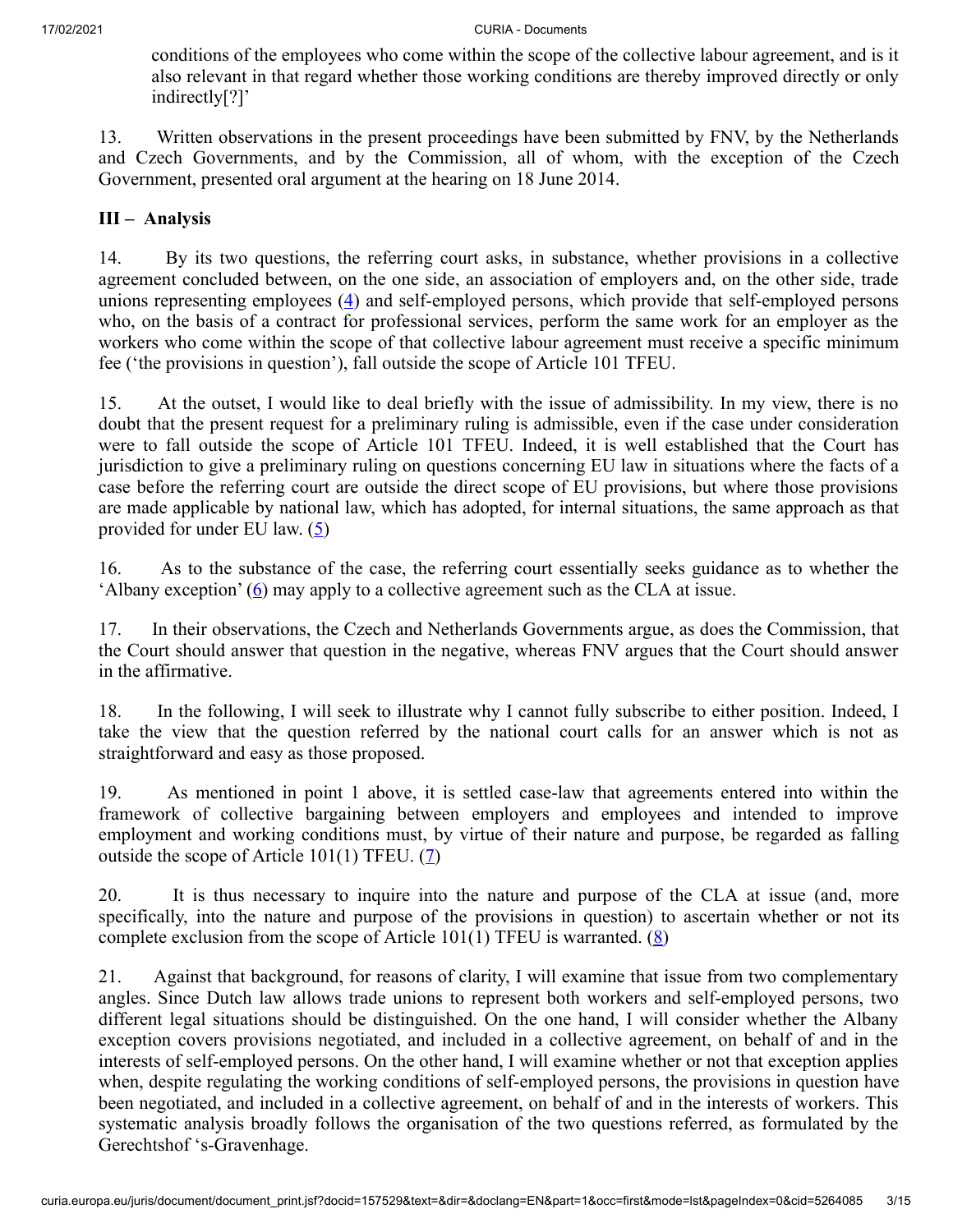A – *Provisions negotiated, and included in a collective agreement, on behalf of and in the interests of self-employed persons*

22. One of the arguments put forward by FNV is that a contract such as the CLA at issue is entirely covered by the Albany exception — and therefore falls outside the scope of Article  $101(1)$  TFEU merely because it is concluded in the form of a collective agreement. The fact that some provisions of that agreement regulate the working conditions of self-employed persons would be irrelevant in that regard.

23. I cannot agree.

1. The Albany exception does not cover contractual provisions concluded on behalf of and in the interests of self-employed persons

24. In the Albany line of cases, the Court has ruled that collective agreements do not fall within the scope of Article 101 TFEU when two *cumulative* conditions are met: (i) they are entered into in the framework of collective bargaining between employers and employees ('the first condition'), and (ii) they contribute directly to improving the employment and working conditions of workers ('the second condition').

25. Like the Netherlands Government and the Commission, I have serious doubts as to whether the first condition is fulfilled where an agreement, despite resulting from a process of collective bargaining, is (in whole or in part) negotiated and entered into on behalf of self-employed persons.

<span id="page-3-0"></span>26. In fact, when trade unions act on behalf of self-employed persons, and not of workers, they can hardly be regarded as 'associations of employees'. In those circumstances, in fact, they would rather appear to be acting in another capacity: that of a professional organisation, or of an association of undertakings.  $(9)$  $(9)$  Accordingly, it would be difficult to consider those trade unions as representing 'labour', within the meaning referred to in *Albany*. [\(10](#page-12-2))

<span id="page-3-1"></span>27. In any event, it is unnecessary to delve further into that issue, to the extent that the second condition, in my opinion, is clearly not fulfilled. The Court's case-law has consistently referred to the employment and working conditions of *employees*. To date, the Court has never extended — implicitly or explicitly — its findings to contractual provisions which seek to improve the working conditions of selfemployed persons.

28. More importantly, there can be no doubt, to my mind, that such contractual provisions fall outside the scope of the Albany exception.

29. The reason for this is mainly twofold.

30. First, the status of self-employed persons and the status of workers are, for the purposes of the EU competition rules, fundamentally different and, *ipso facto*, cannot be equated.

<span id="page-3-2"></span>31. Workers are not undertakings under the EU competition rules ([11\)](#page-12-3) and Article 101 TFEU was not conceived to regulate labour relationships.

<span id="page-3-4"></span><span id="page-3-3"></span>32. Conversely, self-employed persons are, under the EU competition rules, undertakings. ([12\)](#page-12-4) Accordingly, as mentioned above, a trade union acting on behalf of self-employed persons is to be regarded as an 'association of undertakings' within the meaning of Article 101 TFEU. ([13\)](#page-12-5)

<span id="page-3-5"></span>33. Plainly, there are good socio-economic reasons to restrict, or even to eliminate, wage competition among workers through collective bargaining.  $(14)$  $(14)$  However, the situation is different when it comes to agreements which have the object or effect of restricting or eliminating competition between undertakings.

34. Those are precisely the type of agreements to which Article 101 TFEU is intended to apply.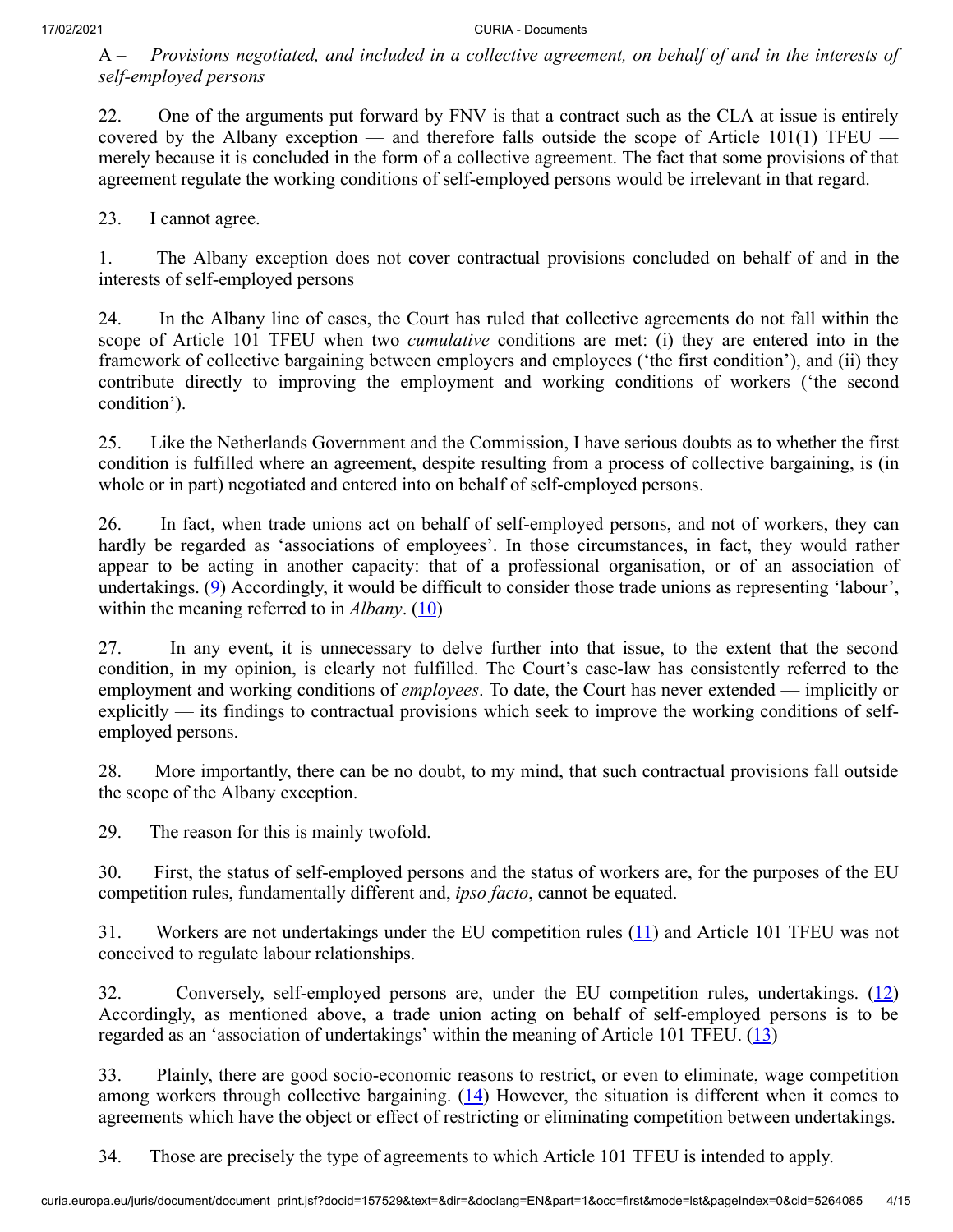<span id="page-4-0"></span>35. Moreover, even if any restriction of competition which may stem from collective agreements regulating the employment conditions of workers is often incidental or of limited effect,  $(15)$  $(15)$  the same does not necessarily hold true with regard to agreements regulating the working conditions of selfemployed persons. That is especially so with regard to agreements which regulate *price* competition among the self-employed.

36. Pricing is one of the most important, if not often the single most important, aspect on which undertakings compete. That is why point (a) of the 'black list' set out in Article 101(1) TFEU refers to agreements which 'directly or indirectly fix purchase or selling prices or any other trading conditions'. Accordingly, agreements fixing minimum prices for goods or services have consistently been considered to constitute a significant restriction of competition.  $(16)$  $(16)$ 

<span id="page-4-1"></span>37. Thus, an interpretation of Article 101 TFEU grounded in the well-established case-law of the Court suggests that provisions negotiated and included in an agreement, on behalf of and in the interests of selfemployed persons, cannot *a priori* be immune from review under the EU competition rules.

38. Second, as the Netherlands Government stressed at the hearing, the status of self-employed persons is clearly different from that of workers, not only under the EU competition rules, but, more generally, under the scheme of the EU Treaties. As a result, the social policy considerations which justified the Albany exception for workers cannot be considered valid with regard to the self-employed.

39. In essence, the thrust of the Albany line of cases is that it would not be possible to read the EU Treaties as encouraging collective bargaining between social partners so as to pursue social objectives, while at the same time placing those collective agreements under a general prohibition.

40. Yet, the social objectives to which the Court referred in *Albany* relate to employees. The provisions of the FEU Treaty on 'employment' (Articles 145 to 150 TFEU) and 'social policy' (Articles 151 to 161 TFEU) are centred on the notion of the 'worker'.

41. Development of the economic activities carried out by the self-employed, on the other hand, falls within the European Union's competences in the field of industrial policy, as provided for in Article 173 TFEU.

<span id="page-4-2"></span>42. Notably, there are two key differences between Article 173 TFEU and the provisions on employment and social policy mentioned above. First, Article 173 TFEU (or, for that matter, any other Treaty provision) — unlike Articles 151 and 155 TFEU — does not encourage the self-employed to conclude collective agreements with a view to improving their working conditions.  $(17)$  $(17)$  Second, Article 173 TFEU makes it clear that it applies without prejudice to the applicability of the competition rules. In fact, under the second subparagraph of Article 173(1), the European Union and the Member States are to take action in the industrial field 'in accordance with a system of open and competitive markets'. The FEU Treaty goes on to specify, in the second subparagraph of Article 173(3) TFEU, that the provisions relating to industry (Title XVII) do not provide a legal basis for, inter alia, 'the introduction by the [European] Union of any measure which could lead to a distortion of competition'. No echo of this is to be found in the FEU Treaty's provisions concerning employment or social policy.

43. The reason for the distinction drawn by the draftsmen of the Treaties between workers and selfemployed persons is rather straightforward: as a general rule, the ways in which the professional activities of those two groups are organised and exercised differ profoundly.

<span id="page-4-3"></span>44. One of the key features of any employment relationship is the *subordination* of the worker to his employer.  $(18)$  $(18)$  The employer is not only empowered to give instructions and direct the activities of his employees, but he may also exercise certain powers of authority and control over them. A self-employed person follows the instructions of his customers but, generally speaking, they do not wield extensive powers of supervision over him. Because of the absence of a subordinate relationship, the self-employed person has more independence when choosing the type of work and tasks to be executed, the manner in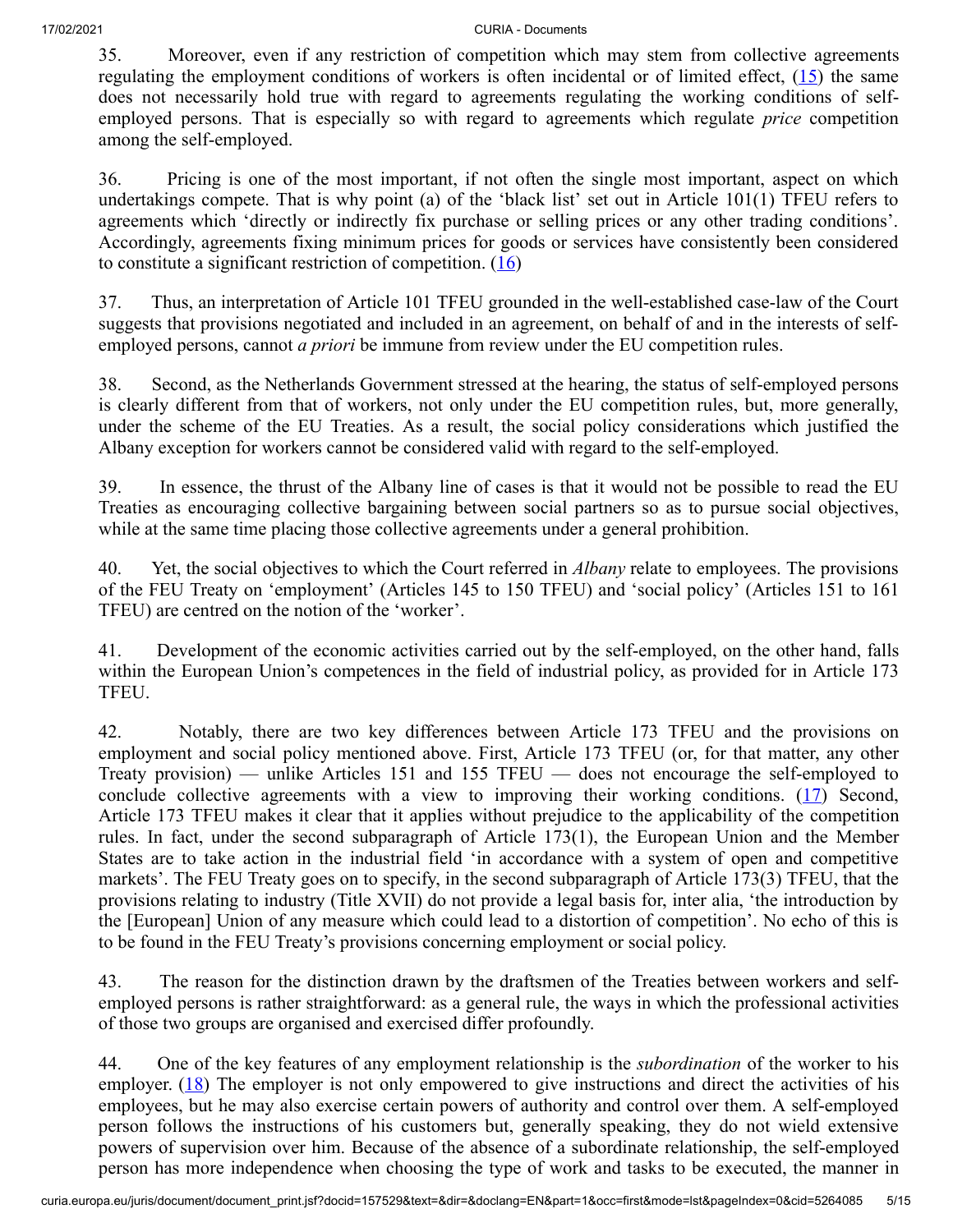<span id="page-5-0"></span>which that work or those tasks are to be performed, his working hours and place of work, as well as the members of his staff.  $(19)$  $(19)$ 

<span id="page-5-1"></span>45. Furthermore, a self-employed person must assume the commercial and financial risks of the business, whereas a worker normally does not bear any such risk, being entitled to remuneration for the work provided irrespective of the performance of the business.  $(20)$  $(20)$  It is the employer who, in principle, is responsible towards the outer world for the activities carried out by his employees within the framework of their work relationship. The higher risks and responsibilities borne by the self-employed are, on the other hand, meant to be compensated by the possibility of retaining all profit generated by the business.

46. Lastly, it is barely necessary to point out that, while self-employed persons offer goods or services on the market, workers merely offer their labour to one (or, on rare occasions, more) particular employer(s).

47. Thus, it is inherent in the status of being self-employed that, at least if compared with workers, selfemployed persons enjoy more independence and flexibility. In return, however, they inevitably have to bear more economic risks and will often find themselves in more unstable and uncertain working relationships. All these aspects seem to be closely interrelated.

<span id="page-5-2"></span>48. Therefore, the legal and economic reasons which justify the Albany exception are not valid in the case of self-employed persons. [\(21](#page-12-13)) This is why a complete and *a priori* exclusion from the scope of Article 101 TFEU for collective agreements negotiated on behalf of and in the interests of the selfemployed is inconceivable to me.

49. That said, another argument put forward by FNV calls for discussion.

2. Workers and self-employed persons are not alike, despite traditional distinctions becoming blurred

50. FNV stressed in its written observations that the only self-employed persons whose tariffs are regulated by the CLA at issue are those without staff and who, in terms of bargaining power, are in a position relatively similar to that of employees.

51. For my part, I admit that, in today's economy, the distinction between the traditional categories of worker and self-employed person is at times somewhat blurred. The Court, in fact, has already had to examine a number of cases in which the working relationship between two persons (or one person and one entity) did not — because of its peculiar features — fall neatly into one or other category, displaying features characteristic of both.  $(22)$  $(22)$ 

<span id="page-5-3"></span>52. Moreover, I take account of the fact that there are some self-employed persons who, in terms of their professional relationship with actual or potential customers, are in a position rather similar to that typically existing between a worker and his employer. In particular, some self-employed persons may enjoy very little independence in terms of when, where and how they carry out the tasks assigned. They may also have a rather weak position at the negotiating table, especially as concerns compensation and working conditions. That is particularly true with regard to the case of the 'false self-employed': employees who are disguised as self-employed in order to avoid the application of some specific legislation (for example, labour or fiscal regulations) which is considered unfavourable by the employer. Another example is the case of self-employed persons who are economically dependent on a sole (or main) customer.  $(23)$  $(23)$ 

<span id="page-5-4"></span>53. However, leaving aside the cases in which there is some circumvention or avoidance of the labour or fiscal rules, which are for the national legislature of each Member State to regulate, I still do not see any valid reason *always* to treat workers and self-employed persons in the same way.

54. The purpose of collective agreements is to set certain standards that, as such, apply across the board to all situations falling within their scope. Thus, they are meant to cover a whole category of professionals,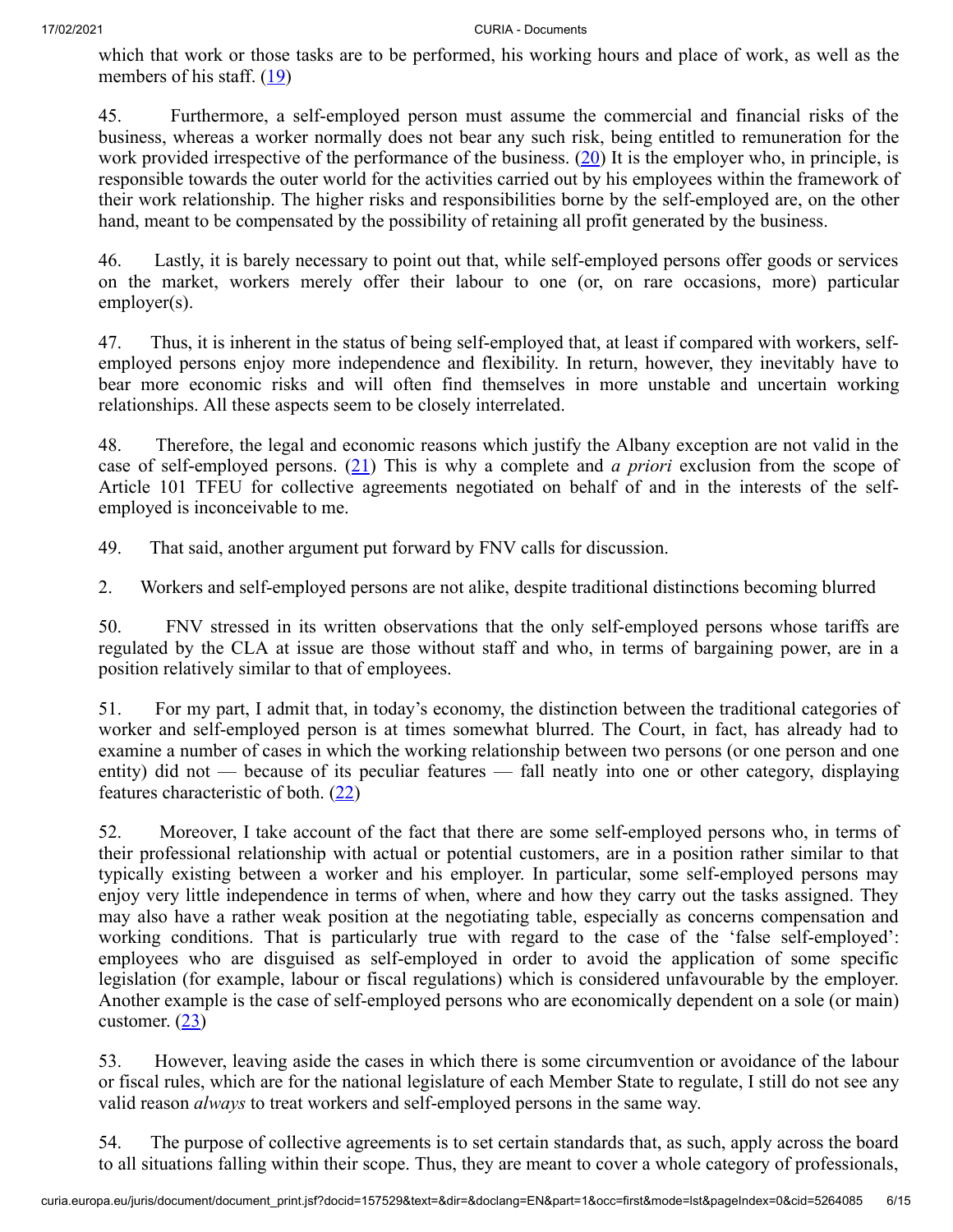irrespective of the specific situation of an individual or of the peculiar circumstances in which an individual might take up certain employment opportunities.

55. Yet, the self-employed are a notoriously vast and heterogeneous group. Some of them may have deliberately chosen to offer their services under that particular legal regime, while others may have been forced to do so, in the absence of a more stable employment opportunity. Depending on, on the one hand, their skills, competences, experience and reputation, and, on the other hand, the particular circumstances of each case (such as the size and economic power of the customer, the urgency and/or complexity of the service to be provided, the number of other professionals available), their bargaining power may be stronger or weaker than that of their customers. This is in stark contrast to workers, who are traditionally considered to be in an asymmetrical position when negotiating working conditions with employers, because the offer of labour is higher than its demand in all modern western societies.

56. Importantly, self-employed persons may also have profoundly diverging approaches to the prospect of being subject to provisions binding for them all as a group. For example, in the case under consideration, whereas some self-employed musicians may welcome provisions fixing minimum tariffs, others may not. In fact, such provisions can deprive younger or less famous professionals from being able to compete effectively with more experienced or renowned colleagues, by offering their services at more advantageous rates. Without the possibility of competing on price, some self-employed would have far fewer opportunities to win a contract and would risk being marginalised from the job-market entirely.

57. In that context, I also see a potential problem of legitimacy when trade unions representing only a limited number of the self-employed enter into collective agreements which bind employers vis-à-vis all the self-employed.

58. Accordingly, the mere fact that *some* self-employed persons may find themselves in a position which, economically speaking, shares certain characteristic features with workers, does not warrant a complete and *a priori* assimilation of the two categories of economic actors.

59. Against that background, one could perhaps argue that provisions in a collective agreement concluded on behalf of and in the interests of self-employed persons *should* be covered by the Albany exception when applied to self-employed persons who are in a situation comparable to that of workers, but not be covered by the exception when, conversely, applied to situations where those similarities do not exist.

60. In my view, however, that would not be a tenable solution.

61. As pointed out by the Netherlands Government, the CLA at issue does not deal with the 'false selfemployed'. Indeed, it is common ground between the parties that such persons fulfil the definition of 'worker' under EU law and, as such, any collective agreement regulating their position would in principle be able to benefit from the Albany exception.

62. The CLA at issue deals with real self-employed. Consequently, extending to them a general exclusion from the scope of Article 101 TFEU would not only — for the reasons already explained — fly in the face of the Treaty provisions on competition law and social policy, but would also introduce an element of uncertainty and unpredictability in a system, namely that of labour relations, which has a particular need for stability, clarity and transparency.

63. Indeed, to my mind, individuals and businesses, not to mention national administrations and courts, need a rule whose meaning is unambiguous and whose application is predictable. The distinction between workers and self-employed persons is, overall, relatively straightforward and accordingly makes it possible, for any authority called upon to do so, to determine, with a reasonable degree of certainty, when an agreement entered into by some group of professionals falls outside the scope of Article 101 TFEU, and when it does not.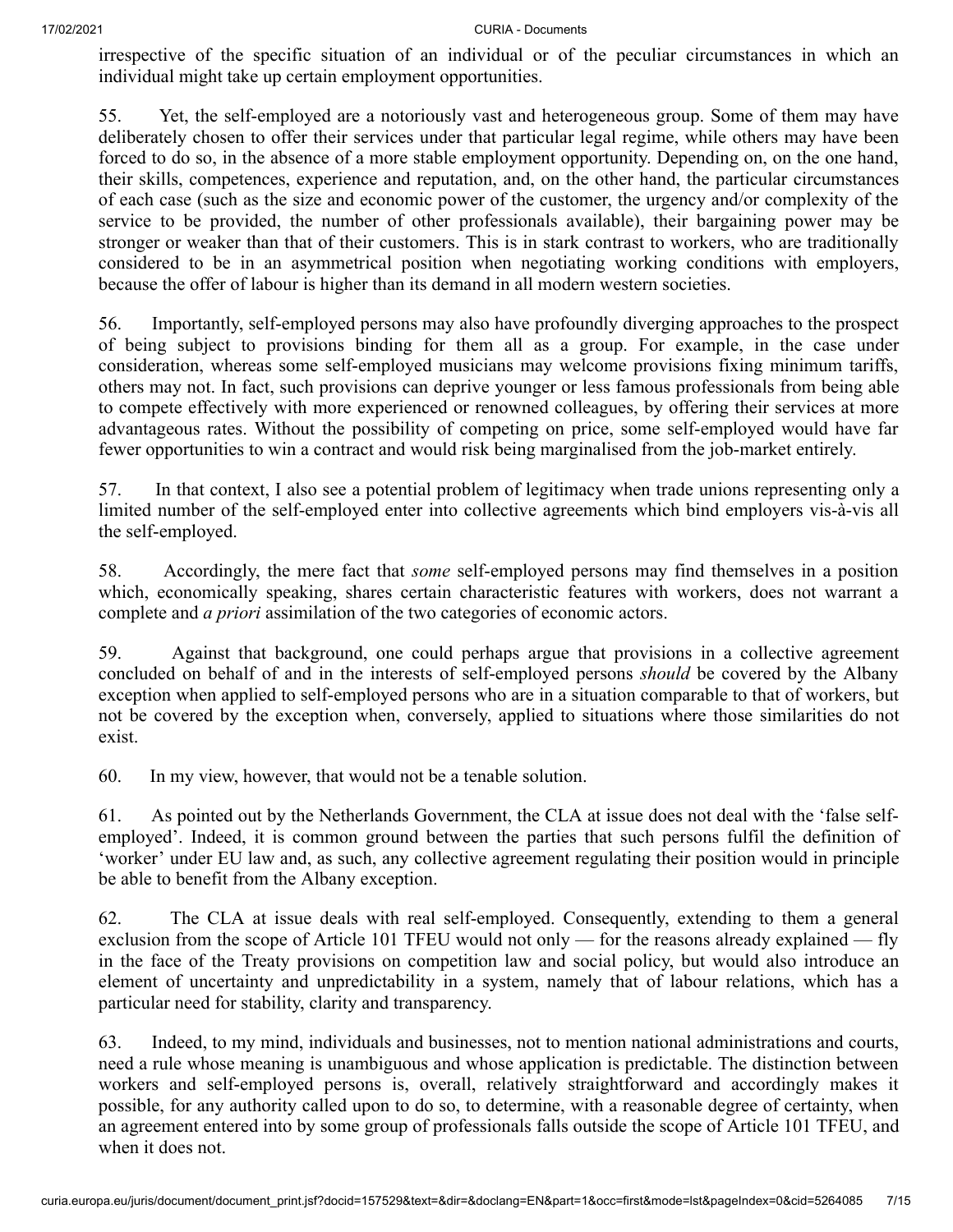64. I do not see how it could be in the interests of the social partners to negotiate and enter into collective agreements whose validity in a number of specific cases is at best uncertain, and thus easily the source of dispute, and which, as a result, fail to set the labour standards in the sector covered.

65. On the basis of all the above considerations, I take the view that collective agreements which contain provisions negotiated on behalf of and in the interests of self-employed persons are not, and should not be, covered by the Albany exception. Indeed, I believe that those contractual provisions cannot be excluded outright from the scope of the EU competition rules.

B – *Provisions negotiated, and included in the collective agreement, on behalf of and in the interests of workers*

66. As mentioned in point 21 above, it is also necessary to examine whether the conditions of the Albany exception may be satisfied where the provisions in question were negotiated, and included in the collective agreement, on behalf of and in the interests of workers.

67. Indeed, FNV argues that the purpose of the provisions in question was to improve the working conditions of the employees concerned. In particular, the objective pursued by those provisions was to prevent social dumping. FNV maintains that, by providing a counterweight to the potentially lower costs borne by employers when replacing workers with self-employed, the provisions in question are intended to ensure that employers do not lose all incentive to hire workers.

68. The Czech and Netherlands Governments, as well as the Commission, stress that only provisions designed to contribute *directly* to improving the working conditions of employees are covered by the Albany exception. In their view, however, that pre-requisite is not satisfied with regard to the contractual provisions in question. Those provisions would, if anything, contribute to improving those conditions only *indirectly*, that is, by creating more employment opportunities for workers.

69. I must point out, first of all, that when trade unions, within the framework of collective bargaining, negotiate contractual provisions on behalf of and in the interests of workers, the first condition of the Albany exception is manifestly satisfied.

70. As for the second condition, I agree with the Czech and Netherlands Governments and the Commission that only contractual provisions which contribute *directly* to the improvement of the employment and working conditions are covered by the Court's case-law.

<span id="page-7-2"></span><span id="page-7-1"></span><span id="page-7-0"></span>71. That requirement was emphasised by the Court in *Albany*, [\(24](#page-13-2))*Brentjens* ([25\)](#page-13-3) and *Drijvende Bokken*. [\(26](#page-13-4)) It is true that the Court did not mention the term 'directly' in its subsequent judgments in *Van der Woude* and *AG2R Prévoyance*. Yet, in my view, that was unnecessary to the extent that, in both cases, there could be no doubt that the measures in question — respectively, a sickness insurance scheme and a scheme for supplementary reimbursement of healthcare costs — would produce an immediate and clear benefit for the workers.

72. The purpose of the *Albany* line of cases is not, as mentioned above, to discourage or undermine collective bargaining between the social partners. This is why the Court has referred to provisions which improve *directly* the employment or working conditions of employees. Matters such as remuneration, working hours, annual leave, pensions, insurance and health-care are at the very heart of collective negotiations. If workers were deprived of the possibility to negotiate those matters freely, the essence of their right to collective bargaining would be frustrated.  $(27)$  $(27)$ 

<span id="page-7-3"></span>73. Conversely, there is no valid reason to afford such far-reaching legal protection (namely, total immunity from antitrust laws) when workers negotiate with employers on matters which only *indirectly* affect their employment or working conditions. Workers (and employers) maintain an interest in collective bargaining even if what is agreed in matters which do not immediately and significantly affect employment or working conditions is potentially open to review under antitrust laws.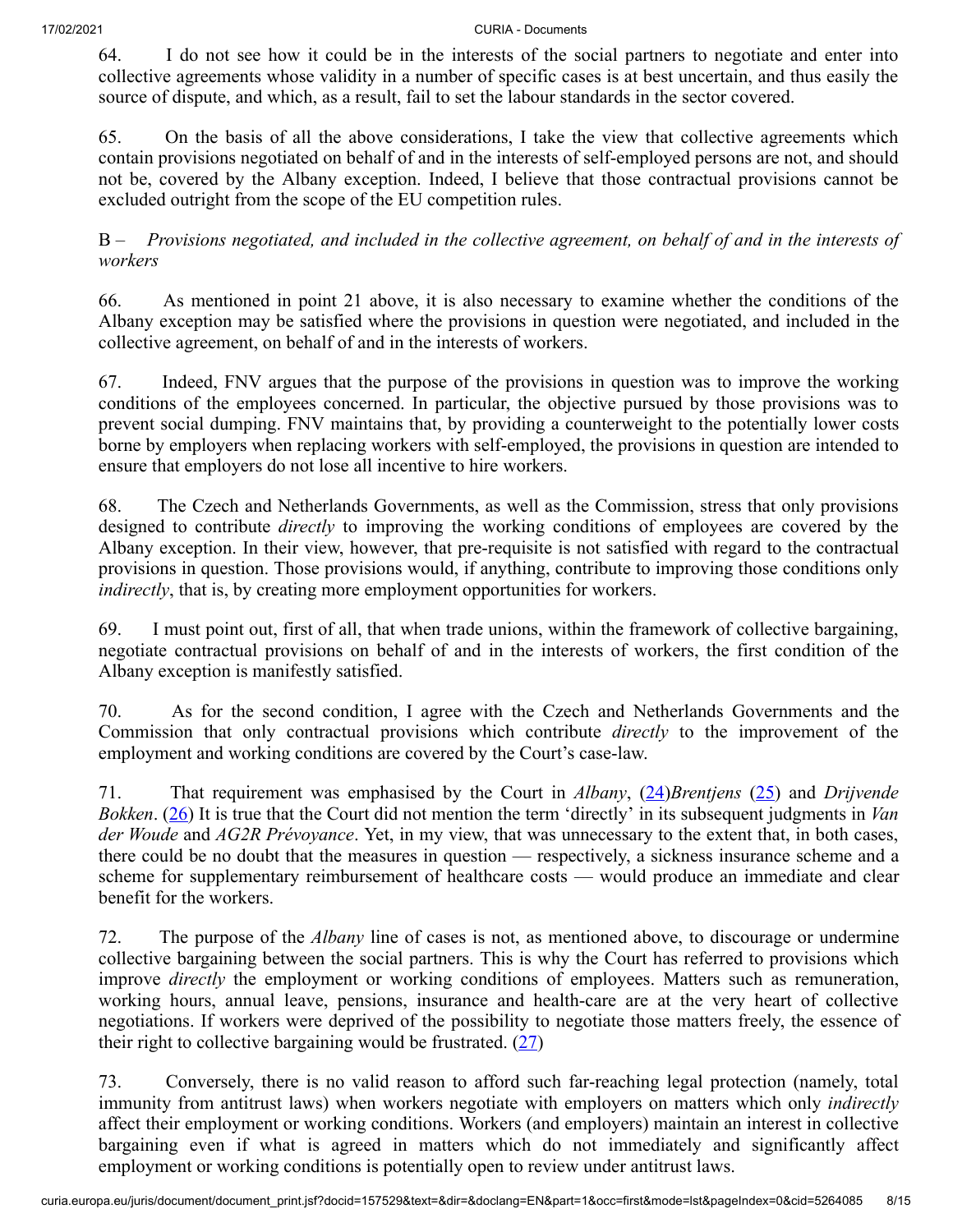74. That said, I must say that I agree with FNV that the protection of current and future employment opportunities for workers is a matter which may be regarded as a direct improvement of their employment and working conditions. I believe that the risk of social dumping may clearly and immediately affect those conditions, for two reasons.

75. One reason is that having a safe and stable employment is clearly, for workers, even more important than the improvement of, for example, their working hours or annual leave rights. If it were convenient for the employers, from an economic point of view, to replace workers with self-employed persons, there would be a risk that many workers might immediately lose their job, or become gradually marginalised over time.

76. The elimination of wage competition between workers — which is in itself the very *raison d'être* for collective bargaining — implies that an employer can under no circumstances hire other workers for a salary below that set out in the collective agreement. On that basis, and from the perspective of a worker, there is really no difference if he is replaced by a less costly worker or by a less costly self-employed person.

77. Another reason is that the possibility for employers to replace workers with other individuals in respect of whom they do not have to apply the working conditions laid down in the relevant collective agreement may significantly weaken the negotiating position of workers. For instance, how could workers credibly ask for a salary increase if they knew that they could be easily and promptly replaced with selfemployed persons who would probably do the same job for a lower remuneration?

78. Thus, unless workers have a certain level of protection from social dumping, their ability and incentive to enter into collective bargaining with employers would be seriously weakened. From that angle, the possibility for workers to include, in collective agreements, provisions designed to ensure the continuous existence of a certain number of positions of employees in the employers' businesses may be regarded as a necessary pre-condition for them to be effectively able to negotiate improvements of other employment and working conditions.

79. For all those reasons, I take the view that preventing social dumping is an objective that can be legitimately pursued by a collective agreement containing rules affecting self-employed persons and that it may also constitute one of the core subjects of negotiation.

80. This position is supported by the case-law of the Court and can also be found, expressed as a principle, in EU legislation. The Court has consistently stated that the objective of preventing social dumping may, in principle, constitute an overriding requirement in the public interest which is capable of justifying a restriction on the fundamental freedoms. This is true with regard both to restrictions introduced by means of a Member State measure, $(28)$  $(28)$  and to those created as a result of collective action taken by workers. ([29\)](#page-13-7)

<span id="page-8-1"></span><span id="page-8-0"></span>81. Furthermore, I would note that, tellingly, the EU legislature has, in a number of legal instruments, required Member States to introduce rules on minimum working standards (and, in particular, on minimum pay) — including by means of collective agreements — precisely with a view to preventing social dumping.

<span id="page-8-4"></span><span id="page-8-3"></span><span id="page-8-2"></span>82. For example, the Temporary Agency Work Directive [\(30](#page-13-8)) lays down the principle that basic working and employment conditions applicable to temporary agency workers should be at least on a par with those that would apply to such workers if they were recruited by the user undertaking to occupy the same job. [\(31](#page-13-9)) In that context, Member States, on the one hand, may allow the social partners to define the applicable working and employment conditions and, on the other hand, may introduce certain derogations to the principle of equal treatment, on the basis of collective agreements concluded by the social partners.  $(32)$  $(32)$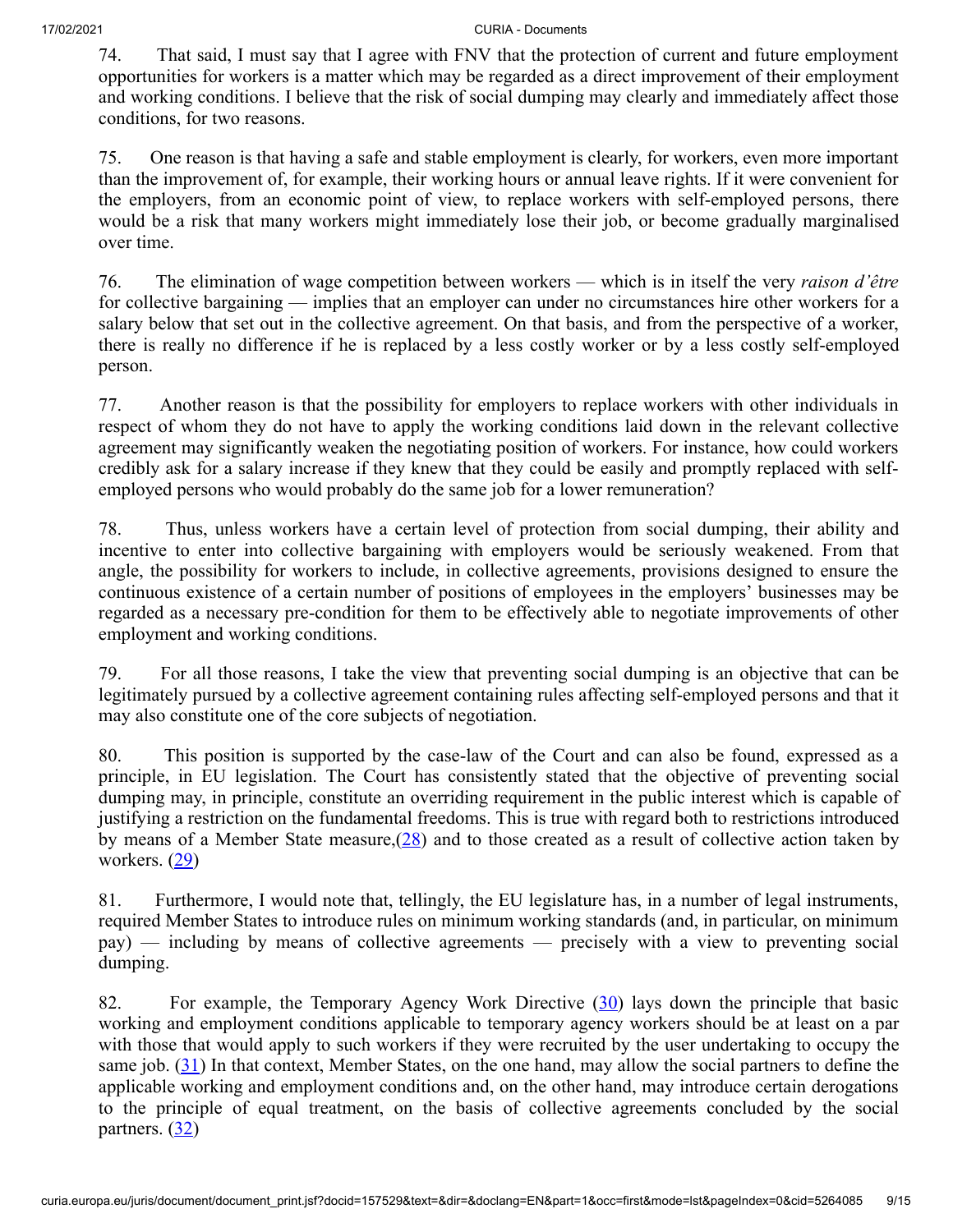83. On that basis, I conclude that provisions designed to prevent social dumping, which are negotiated and included in a collective agreement on behalf of and in the interests of workers, are in principle to be regarded as improving directly their employment and working conditions, within the meaning of the Albany line of cases.

## C – *Consideration of the situation at issue*

84. The fulfilment of the two conditions for application of the Albany exception in any given case is, in principle, a matter for the relevant national competition authorities and courts to assess. It is clearly an assessment that can only be made on a case-by-case basis, in the light of the specific provisions contained in a collective agreement and of all the characteristic circumstances of the relevant market.

85. Therefore, whether the Albany exception actually applies with regard to the provisions in question is for the Gerechtshof 's‑Gravenhage to determine, on the basis of all the information and evidence submitted to it by the parties in the main proceedings.

86. That said, I must stress that, unlike the cases which the Court examined in the past, the main proceedings concern — as highlighted above — a collective agreement entered into by trade unions representing both employees and self-employed persons. In addition, the provisions of the agreement under scrutiny in the main proceedings do not regulate any of the traditional aspects of the employeremployee working relationship (such as remuneration, working hours and vacations) but instead the relationship between the employer and another category of professionals: the self-employed.

87. These peculiarities undoubtedly make the legal analysis of the referring court quite complex, in so far as the effective fulfilment of the Albany conditions — and, in particular, the second condition — is less evident than in other cases. Therefore, in order to assist the referring court in its analysis, I will now move on to consider some additional points concerning the elements that, in my opinion, the referring court should take into account in order to decide whom the CLA at issue in fact benefits.

88. Fundamentally, given the dual character of the CLA at issue, the referring court has to decide whether that agreement has been entered into for the benefit of musicians who are employed by the orchestras represented by the VSR — and, accordingly, liable in principle to improve employment or working conditions directly — or, alternatively, whether the CLA at issue is primarily intended to restrict competition between self-employed persons and should consequently fall outside the scope of the Albany exception. This cannot be determined *in abstracto*, merely on the basis of the allegations made by the parties who signed the agreement, but needs to be determined *in concreto*. To verify whether that is so, I am of the view that the national court may find it particularly useful to inquire into the following two aspects.

89. First, the national court should determine whether there exists a real and serious risk of social dumping, and, if so, whether the provisions in question are *necessary* to prevent such dumping. There must be an actual possibility that, without the provisions in question, a not insignificant number of workers might be replaced with self-employed persons at lower costs. This phenomenon might occur through the immediate dismissal of workers or through gradual economisation by not replacing workers whose contract has come to an end.

90. Indeed, if the risk of social dumping is not real and serious, any possible improvement of the employees' status would, far from being direct, be rather uncertain and purely speculative. Whether any such risk is real enough in any given case would mainly depend, in my view, on the sector of the economy and the type of industry to which the collective agreement applies.

91. In the main proceedings, the crucial question in that context appears to be whether the orchestras which are members of the VSR would be generally inclined to replace, immediately or progressively, a non-negligible number of 'employee' musicians with self-employed musicians, if no minimum rate of remuneration for the latter was included in the CLA at issue.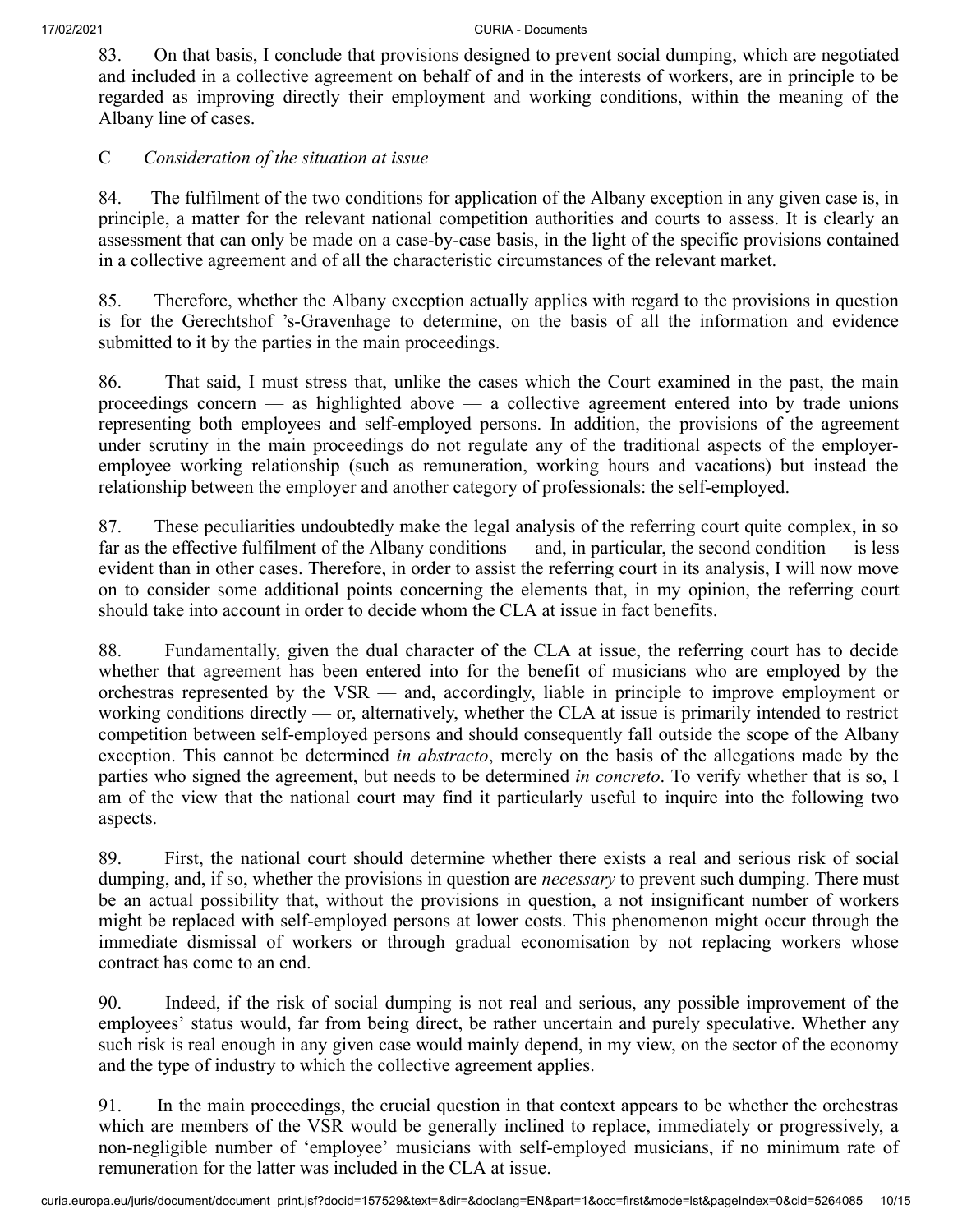92. Second, the national court must investigate the scope and thrust of the provisions in question, that is to say, whether they go beyond what would seem to be necessary to achieve the objective of preventing social dumping. Contractual provisions which exceed their stated objective can hardly be regarded as being of genuine and effective benefit to workers. Some of those provisions — those which are excessive or unwarranted — cannot be considered to improve directly the employment and working conditions of employees.

93. An example of provisions that I would regard as going beyond what is necessary would be contractual provisions according workers higher protection *vis-à-vis* self-employed persons than *vis-à-vis* other workers. In other words, I would consider provisions which set minimum tariffs for the selfemployed at a level significantly higher than the minimum wages for workers as evidence that the intention underlying the provisions in question was another than protection against social dumping.

94. On the basis of the above, I take the view that provisions such as those contained in the CLA at issue should be unconditionally accepted, despite their anticompetitive effects, if it can be proved that they actually are necessary to prevent social dumping. Otherwise, the provisions in question would weaken competition between self-employed persons (and, potentially, between employers), while providing little or no benefit to workers.

95. It is probably not without interest that the interpretation of Article 101 TFEU that I am proposing to the Court seems broadly consistent with a number of rulings issued by the US Supreme Court on the applicability of the Sherman Act in the context of labour disputes, to which FNV referred in its written observations.

<span id="page-10-1"></span><span id="page-10-0"></span>96. Before turning to those cases, however, it should be pointed out that however similar the relevant EU and US legal frameworks may be, they are not identical. In particular, within the EU legal order there are no express legal provisions equivalent to the provisions of the Clayton Act [\(33](#page-13-11)) or the Norris-La Guardia Act [\(34](#page-13-12)) providing for an explicit antitrust exception for 'labor unions, so long as they act in their self-interest and do not combine with non-labor groups'. Despite that difference, certain parallels can, in my view, still be drawn.  $(35)$  $(35)$ 

<span id="page-10-4"></span><span id="page-10-3"></span><span id="page-10-2"></span>97. In *AFM v. Carroll*, ([36\)](#page-13-14) the US Supreme Court upheld the validity of a set of minimum prices ('the price list') that a trade union (representing musicians and orchestra leaders) ([37\)](#page-13-15) required orchestra leaders to apply when entering into contracts with music purchasers. While the Federal Court of Appeal had considered the price list to be a *per se* infringement of the Sherman Act, to the extent that it concerned prices and not wages (the orchestra leaders being self-employed and not employees), the US Supreme Court rejected that approach as overlooking 'the necessity of inquiry beyond the form'. The US Supreme Court considered that the crucial factor in the case was not whether the price list concerned prices or wages, but whether that list operated to protect the wages of the musicians employed by the orchestra leader. On finding that the latter was indeed the case, the US Supreme Court held that the price list fell within the labour exemption from the Sherman Act.  $(38)$  $(38)$ 

<span id="page-10-6"></span><span id="page-10-5"></span>98. In *Allen Bradley Co. v. Local Union no. 3*, however, the US Supreme Court emphasised that the Sherman Act does not allow trade unions to 'aid non-labor groups to create business monopolies and to control the marketing of goods and services'. [\(39](#page-14-0)) Furthermore, in *United Mine Workers v. Pennington*, the Supreme Court also held that 'a union forfeits its exemption from the antitrust laws when it is clearly shown that it has agreed with one set of employers to impose a certain wage scale on other bargaining units. … This is true even though the union's part in the scheme is an undertaking to secure the same wages, hours or other conditions of employment from the remaining employers in the industry'.  $(40)$  $(40)$ 

<span id="page-10-7"></span>99. My reading of these decisions is that they support the view that the notion of direct improvement of the employment and working conditions of employees must not be too narrowly construed. The fact that a contractual provision in a collective agreement lays down minimum tariffs for self-employed persons who are in competition with workers for the same job is not, in itself, enough to bring those provisions within the scope of the antitrust rules. Such contractual provisions must genuinely pursue their stated objective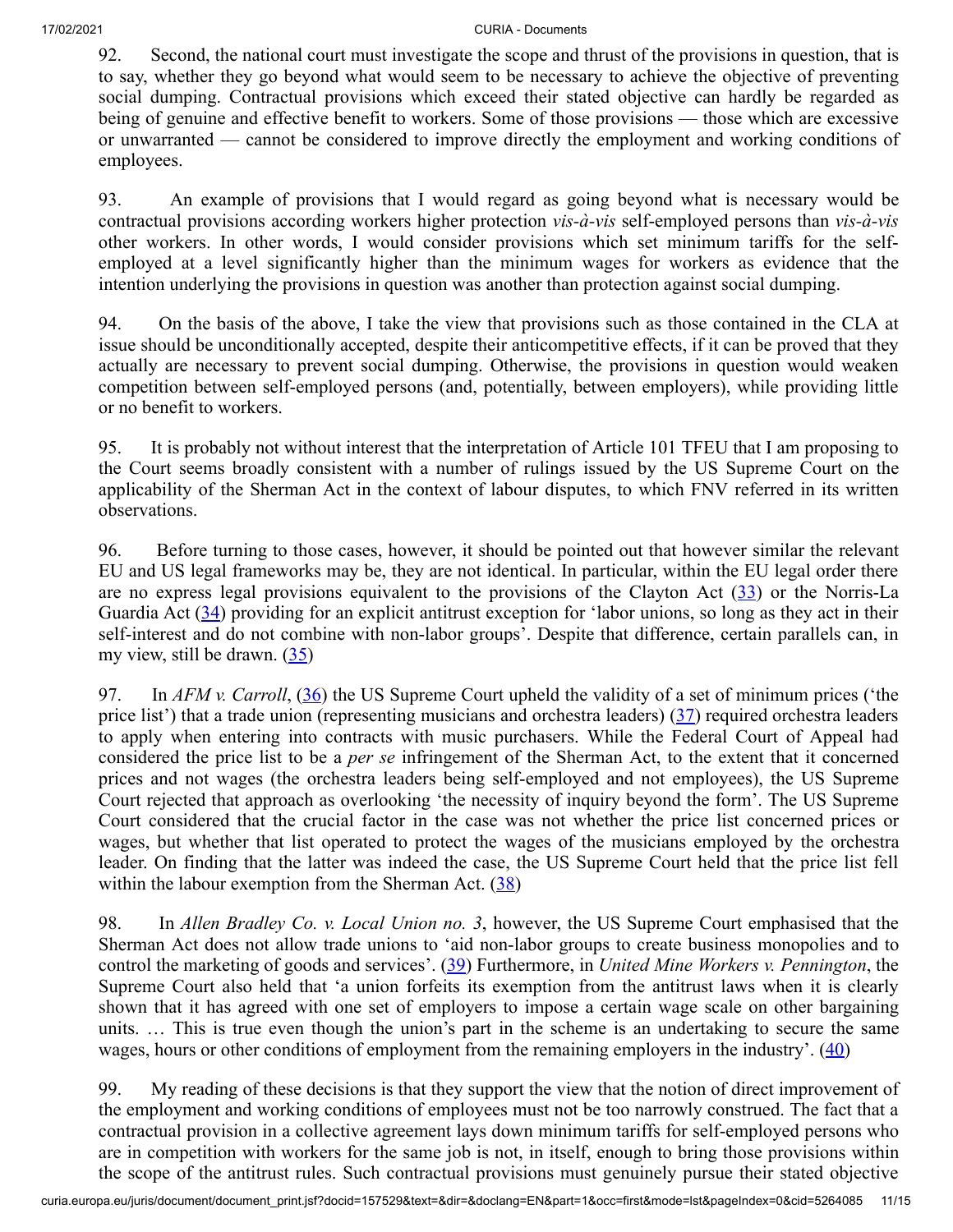and not aim to help undertakings to limit competition between them. Moreover, those decisions suggest a cautious approach when reviewing, in the light of competition rules, the conduct of trade unions which try to impose the working conditions negotiated by them to other categories of professional which fall outside the scope of their collective agreements.

100. I therefore conclude that it is for the referring court to determine whether the conditions of the Albany exception are satisfied with regard to the relevant provisions of the CLA at issue. To that end, the referring court needs, in particular, to establish whether those provisions improve directly the employment and working conditions of employees, by genuinely and effectively preventing social dumping and not going beyond what is necessary to achieve that objective.

## **IV – Conclusion**

101. In the light of the foregoing, I propose that the Court answer the questions referred by the Gerechtshof 's-Gravenhage as follows:

Provisions in a collective agreement concluded between, on the one side, an association of employers and, on the other side, trade unions representing employees and self-employed persons, which provide that selfemployed persons who, on the basis of a contract for professional services, perform the same work for an employer as the workers who come within the scope of that collective labour agreement must receive a specific minimum fee fall:

- within the scope of Article 101 TFEU if they are entered into in the interests of and on behalf of self-employed persons;
- outside the scope of Article 101 TFEU if they are entered into in the interests of and on behalf of employees, whose employment and working conditions they directly improve. It is for the referring court to ascertain whether the provisions at issue directly improve the employment and working conditions of employees, by genuinely and effectively preventing social dumping and not going beyond what is necessary to achieve that objective.

<span id="page-11-0"></span> $1$  – Original language: English.

<span id="page-11-1"></span>[2](#page-0-1) – C‑67/96, EU:C:1999:430. See also *Brentjens'*, C‑115/97 to C‑117/97, EU:C:1999:434; *Drijvende Bokken*, C‑219/97, EU:C:1999:437; *Pavlov and Others*, C-180/98 to C‑184/98, EU:C:2000:428; *Van der Woude*, C‑222/98, EU:C:2000:475; and *AG2R Prévoyance*, C‑437/09, EU:C:2011:112.

<span id="page-11-2"></span> $3$  – Visiedocument of 5 December 2007.

<span id="page-11-3"></span> $\frac{4}{1}$  $\frac{4}{1}$  $\frac{4}{1}$  – In this Opinion, the terms 'employee' and 'worker' are used interchangeably.

<span id="page-11-4"></span>[5](#page-2-1) – See, in particular, *Allianz Hungária Biztosító and Others*, C‑32/11, EU:C:2013:160, paragraphs 17 to 23 and case-law cited. See also my Opinion in *Venturini*, C‑159/12 to C‑161/12, EU:C:2013:529, points 46 to 52.

<span id="page-11-5"></span>[6](#page-2-2) – For that expression, see Opinion of Advocate General Fennelly in *Van der Woude* (C‑222/98, EU:C:2000:226, point 30), with an implicit reference to *Albany* (EU:C:1999:430, paragraphs 59 and 60).

<span id="page-11-6"></span>[7](#page-2-3) – *Albany*, EU:C:1999:430, paragraph 60; *Brentjens'*, EU:C:1999:434, paragraph 57; *Drijvende Bokken*, EU:C:1999:437, paragraph 47; *Pavlov and Others*, EU:C:2000:428, paragraph 67; *Van der Woude*,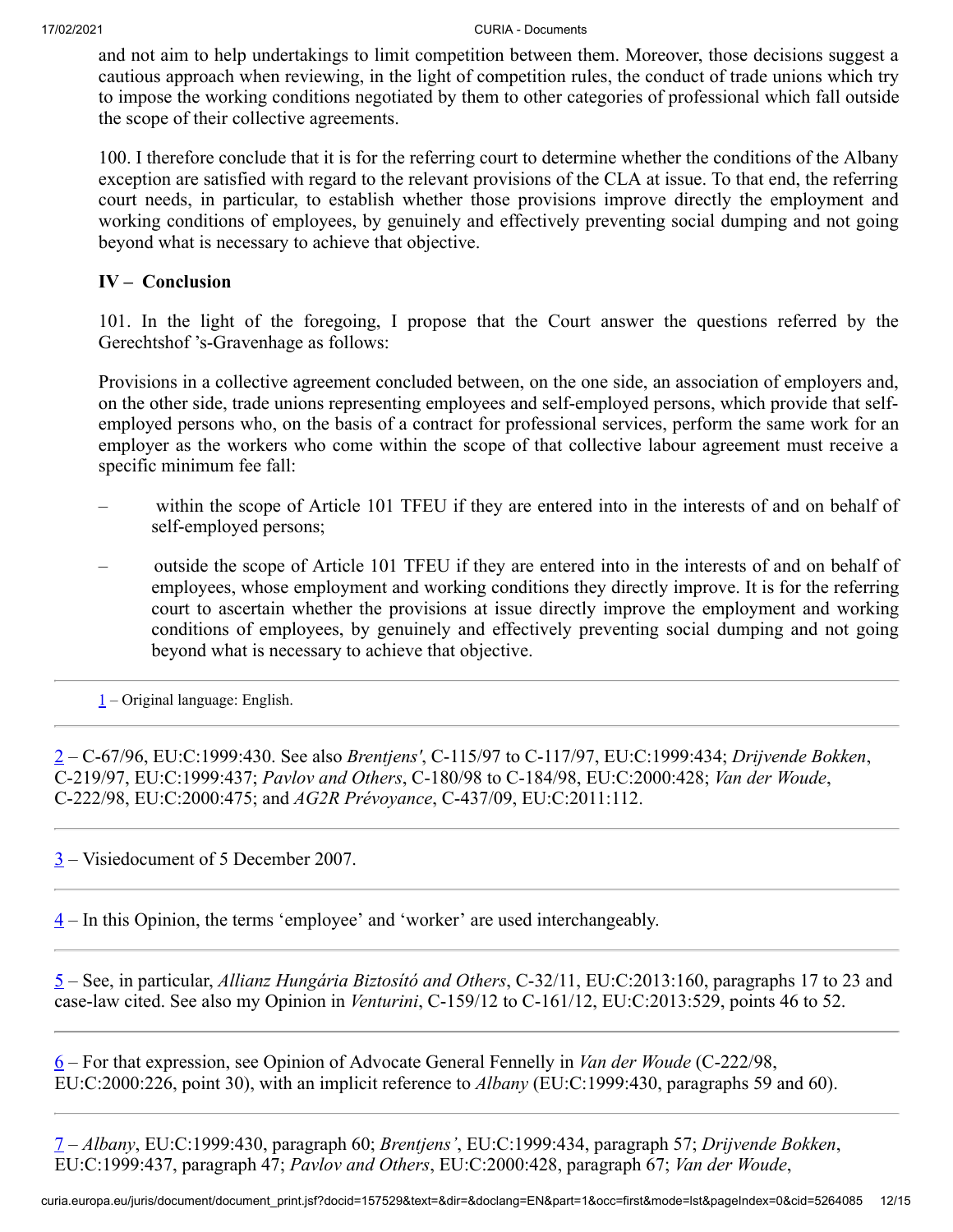EU:C:2000:475, paragraph 22; and *AG2R Prévoyance*, EU:C:2011:112, paragraph 29.

<span id="page-12-0"></span>[8](#page-2-4) – See, to that effect, *AG2R Prévoyance*, EU:C:2011:112, paragraph 30.

<span id="page-12-1"></span>[9](#page-3-0) – I will come back to this issue *infra*, point 32.

<span id="page-12-2"></span> $10$  – See, in particular, EU:C:1999:430, paragraphs 56 to 60.

<span id="page-12-3"></span>[11](#page-3-2) – See, among many, *Becu and Others*, C‑22/98, EU:C:1999:419, paragraph 26.

<span id="page-12-4"></span>[12](#page-3-3) – See, to that effect, *Pavlov and Others*, EU:C:2000:428, paragraphs 73 to 77, and *Wouters and Others*, C‑309/99, EU:C:2002:98, paragraph 49.

<span id="page-12-5"></span>[13](#page-3-4) – See, by analogy, *Pavlov and Others*, EU:C:2000:428, paragraphs 84 to 89.

<span id="page-12-6"></span>[14](#page-3-5) – Indeed, it is generally considered that collective bargaining not only helps workers and employers in reaching a balanced and mutually acceptable outcome, but also produces positive effects for society as a whole. As Advocate General Jacobs emphasised in *Albany*, it is generally accepted that 'collective agreements between management and labour prevent costly labour conflicts, reduce transaction costs through a collective and rulebased negotiation process and promote predictability and transparency' (C‑67/96, EU:C:1999:28, points 181 and 232). I also believe that the promotion of social peace and the establishment of a system of social protection which is equitable for all citizens are aims of the greatest significance in any modern society.

<span id="page-12-7"></span>[15](#page-4-0) – See, to that effect, Opinion of Advocate General Jacobs in *Albany*, EU:C:1999:28, point 182.

<span id="page-12-8"></span>[16](#page-4-1) – See among many, *Clair*, 123/83, EU:C:1985:33, paragraph 22; *Verband der Sachversicherer* v *Commission*, 45/85, EU:C:1987:34, paragraphs 39 to 42; and *Binon*, 243/83, EU:C:1985:284, paragraph 44.

<span id="page-12-9"></span>[17](#page-4-2) – See *Pavlov and Others*, EU:C:2000:428, paragraph 69.

<span id="page-12-10"></span>[18](#page-4-3) – See, notably, *Jany and Others*, C‑268/99, EU:C:2001:616, paragraph 34 and case-law cited.

<span id="page-12-11"></span>[19](#page-5-0) – See, *Commission* v *Italy*, C‑596/12, EU:C:2014:77, paragraph 16 et seq. See also, to that effect, *Agegate*, C‑3/87, EU:C:1989:650, paragraph 36; *Asscher*, C‑107/94, EU:C:1996:251, paragraphs 25 and 26; and my Opinion in *Haralambidis*, C‑270/13, EU:C:2014:1358, point 32.

<span id="page-12-12"></span>[20](#page-5-1) – See, to that end, *Commission* v *Italy*, C‑35/96, EU:C:1998:303, paragraph 37.

<span id="page-12-13"></span>[21](#page-5-2) – Expressing the same position, see Opinion of Advocate General Jacobs in *Pavlov and Others*, EU:C:2000:151, point 99, and Opinion of Advocate General Fennelly in *Van der Woude*, EU:C:2000:226, point 30.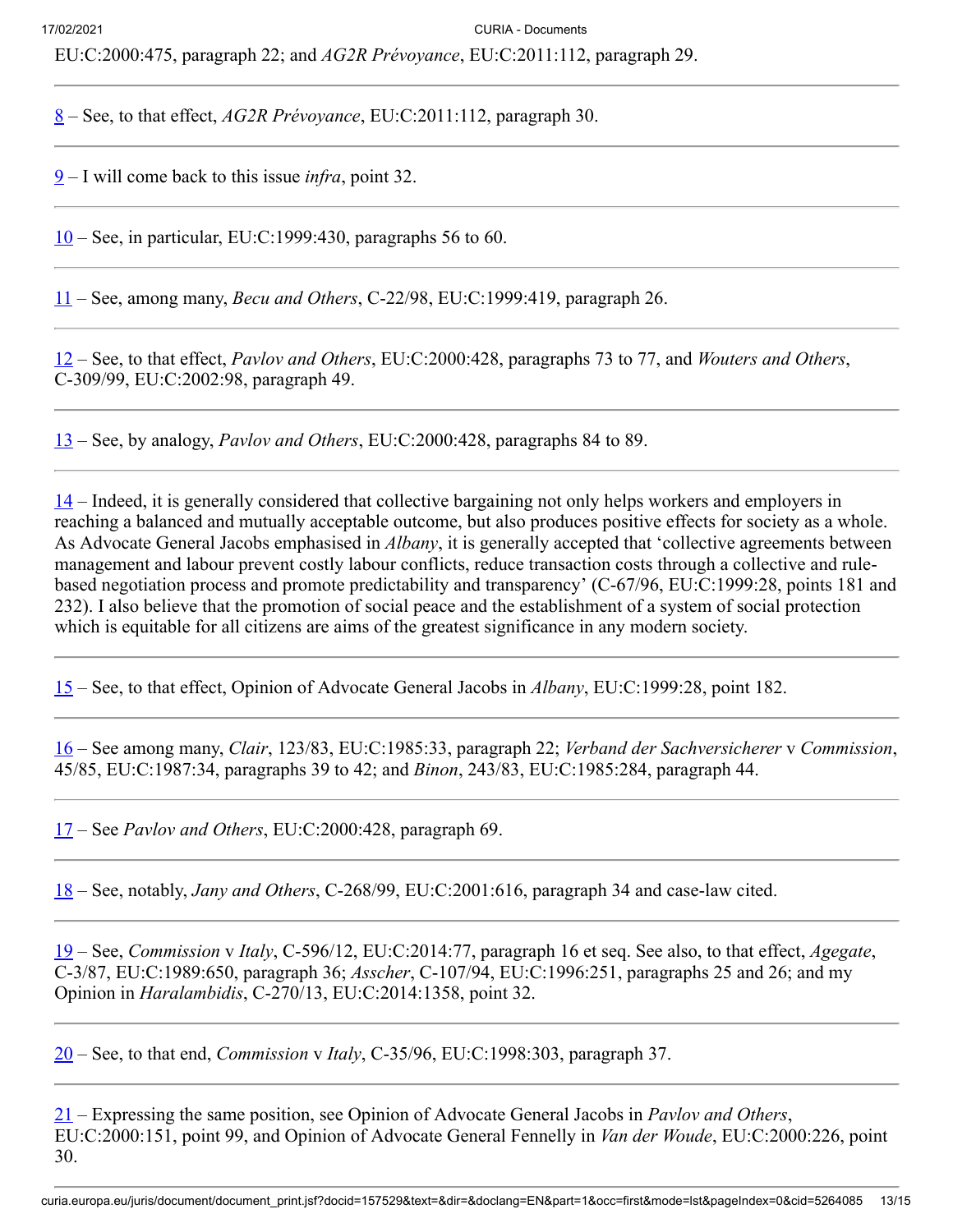<span id="page-13-0"></span>– By way of example, see *Allonby*, C‑256/01, EU:C:2004:18, and *Haralambidis*, C‑270/13, EU:C:2014:2185.

<span id="page-13-1"></span> $\frac{23}{2}$  $\frac{23}{2}$  $\frac{23}{2}$  – On this issue, see European Commission, Green Paper — Modernising labour law to meet the challenges of the 21st century, COM(2006) 708 final, pp. 10 to 12. See also Barnard, C., *EU Employment Law*, Oxford University Press, Oxford: ( $4<sup>th</sup>$  ed.), pp. 144 to 154.

<span id="page-13-2"></span> $24 - EU:C:1999:430$ , paragraph 63.

<span id="page-13-3"></span> $25 - EU:C:1999:434$ , paragraph 60.

<span id="page-13-4"></span> $26 - EU:C:1999:437$ , paragraph 50.

<span id="page-13-5"></span>– Cf. *Commission* v *Germany*, C‑271/08, EU:C:2010:426, paragraph 49.

<span id="page-13-6"></span> – See, to that effect, *Commission* v *Belgium*, C‑577/10, EU:C:2012:814, paragraph 45, and *Wolff & Müller*, C‑60/03, EU:C:2004:610, paragraph 41.

<span id="page-13-7"></span>– See *Laval un Partneri*, C‑341/05, EU:C:2007:809, paragraph 103 and case-law cited.

<span id="page-13-8"></span> – Directive 2008/104/EC of the European Parliament and of the Council of 19 November 2008 on temporary agency work (OJ 2008 L 327, p. 9).

<span id="page-13-9"></span>– Recital 14 in the preamble to Directive 2008/104.

<span id="page-13-10"></span>– See, to that effect, idem, recitals 16 and 17.

<span id="page-13-11"></span>– Clayton Antitrust Act, 15 U.S.C. §§ 12 to 27.

<span id="page-13-12"></span>– Norris-La Guardia Act, 29 U.S.C. §§ 101 to 115.

<span id="page-13-13"></span> – As Advocate General Jacobs, in his Opinion in *Albany* (EU:C:1999:28, points 96 to 107) has comprehensively analysed the US framework in this field, I refer to that Opinion for a more general description of this. Here, I will only mention a few of the rulings of the US Supreme Court specifically mentioned by FNV.

<span id="page-13-14"></span> $36 - 391$  U.S. 99 (1968).

<span id="page-13-15"></span> – Orchestra leaders were defined as the musicians who make arrangements with the purchaser of the orchestra services.

<span id="page-13-16"></span>– Sherman Antitrust Act, 15 U.S.C. §§ 1 to 7.

curia.europa.eu/juris/document/document\_print.jsf?docid=157529&text=&dir=&doclang=EN&part=1&occ=first&mode=lst&pageIndex=0&cid=5264085 14/15